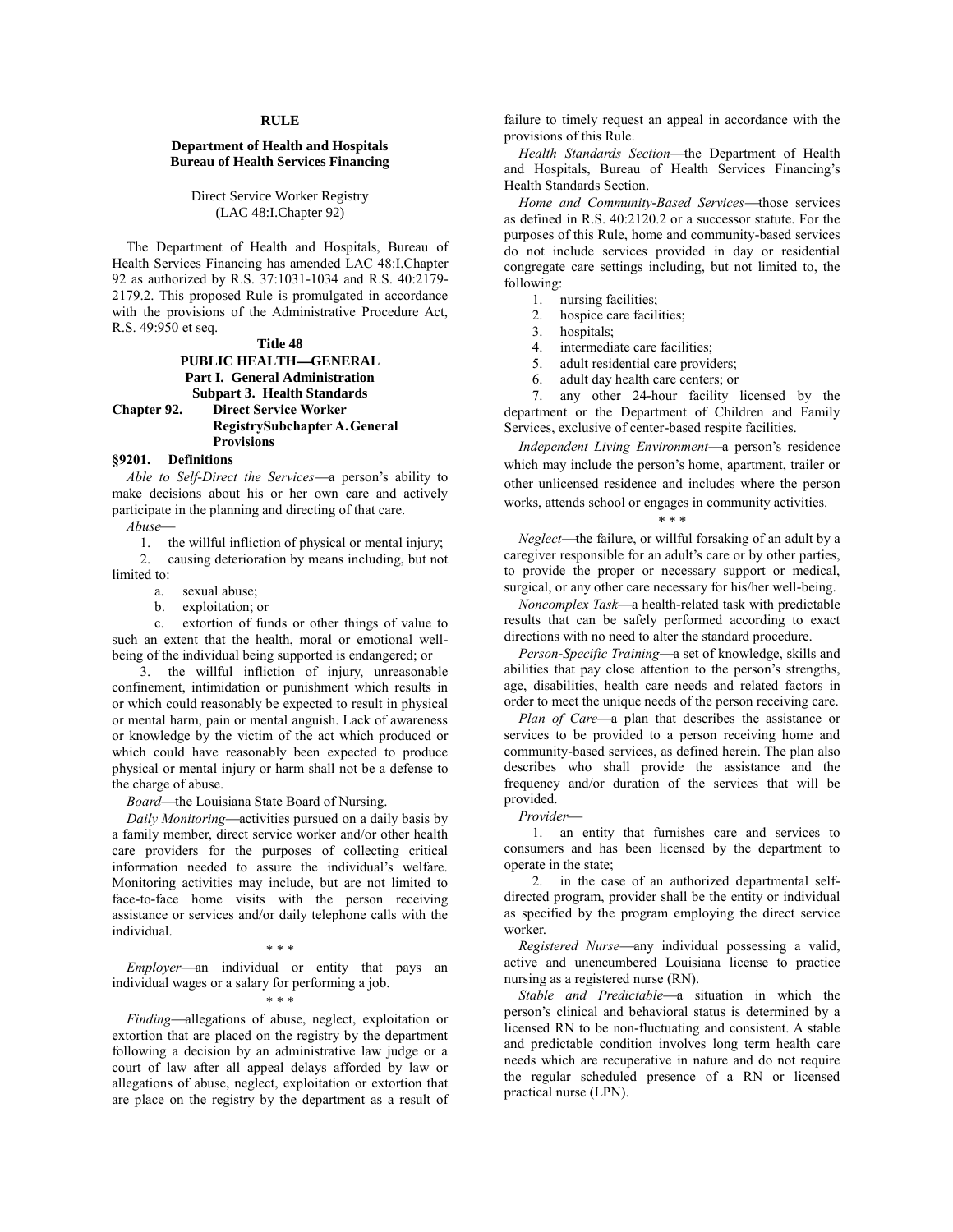AUTHORITY NOTE:Promulgated in accordance with R.S. 40:2179-2179.1.

HISTORICAL NOTE: Promulgated by the Department of Health and Hospitals, Office of the Secretary, Bureau of Health Services Financing, LR 32:2058 (November 2006), amended LR 33:95 (January 2007), amended by the Department of Health and Hospitals, Bureau of Health Services Financing, LR 38:3175 (December 2012).

#### **§9202. Introduction**

A. The Department of Health and Hospitals (DHH) shall maintain a registry of individuals for whom specific findings of abuse, neglect, exploitation or extortion have been substantiated by the department, and administrative law judge, or a court of law.

B. The Direct Service Worker Registry will contain the following items on each individual for whom a finding has been placed:

1. name;

a. - i.v. Repealed.

2. address;

3. Social Security number;

- 4. state registration number;
- 5. an accurate summary of finding(s); and

6. information relative to registry status which will be available through procedures established by the Health Standards Section (HSS).

C. Employers must use the registry to determine if there is a finding that a prospective hire has abused or neglected an individual being supported, or misappropriated the individual's property or funds. If there is such a finding on the registry, the prospective employee shall not be hired.

D. Repealed.

AUTHORITY NOTE: Promulgated in accordance with R.S. 40:2179-2179.1.

HISTORICAL NOTE: Promulgated by the Department of Health and Hospitals, Office of the Secretary, Bureau of Health Services Financing, LR 32:2059 (November 2006), amended LR 33:95 (January 2007), amended by the Department of Health and Hospitals, Bureau of Health Services Financing, LR 38:3176 (December 2012).

### **Subchapter B. Training and Competency Requirements**

#### **§9211. General Provisions**

Repealed.

AUTHORITY NOTE: Promulgated in accordance with R.S. 40:2179-2179.1.

HISTORICAL NOTE: Promulgated by the Department of Health and Hospitals, Office of the Secretary, Bureau of Health Services Financing, LR 32:2059 (November 2006), amended LR 33:96 (January 2007), repealed by the Department of Health and Hospitals, Bureau of Health Services Financing, LR 38:3176 (December 2012).

### **§9213. Trainee Responsibilities**

Repealed.

AUTHORITY NOTE: Promulgated in accordance with R.S. 40:2179-2179.1.

HISTORICAL NOTE: Promulgated by the Department of Health and Hospitals, Office of the Secretary, Bureau of Health Services Financing, LR 32:2059 (November 2006), amended LR 33:96 (January 2007), repealed by the Department of Health and Hospitals, Bureau of Health Services Financing, LR 38:3176 (December 2012).

# **§9215. Training Curriculum**

### Repealed.

AUTHORITY NOTE: Promulgated in accordance with R.S. 40:2179-2179.1.

HISTORICAL NOTE: Promulgated by the Department of Health and Hospitals, Office of the Secretary, Bureau of Health Services Financing, LR 32:2060 (November 2006), amended LR 33:96 (January 2007), LR 35:2437 (November 2009), repealed by the Department of Health and Hospitals, Bureau of Health Services Financing, LR 38:3176 (December 2012).

### **§9217. Training Coordinators**

#### Repealed.

AUTHORITY NOTE: Promulgated in accordance with R.S. 40:2179-2179.1.

HISTORICAL NOTE: Promulgated by the Department of Health and Hospitals, Office of the Secretary, Bureau of Health Services Financing, LR 32:2060 (November 2006), amended LR 33:97 (January 2007), repealed by the Department of Health and Hospitals, Bureau of Health Services Financing, LR 38:3176 (December 2012).

### **§9219. Competency Evaluation**

Repealed.

AUTHORITY NOTE: Promulgated in accordance with R.S. 40:2179-2179.1.

HISTORICAL NOTE: Promulgated by the Department of Health and Hospitals, Office of the Secretary, Bureau of Health Services Financing, LR 32:2060 (November 2006), amended LR 33:97 (January 2007), repealed by the Department of Health and Hospitals, Bureau of Health Services Financing, LR 38:3176 (December 2012).

# **§9221. Compliance with Training and Competency Evaluation**

Repealed.

AUTHORITY NOTE: Promulgated in accordance with R.S. 40:2179-2179.1.

HISTORICAL NOTE: Promulgated by the Department of Health and Hospitals, Office of the Secretary, Bureau of Health Services Financing, LR 32:2060 (November 2006), amended LR 33:97 (January 2007), repealed by the Department of Health and Hospitals, Bureau of Health Services Financing, LR 38:3176 (December 2012).

# **Subchapter C. Provider Participation**

## **§9231. Provider Responsibilities**

A. Prior to hiring any direct service worker or trainee, a licensed provider shall:

1. assure that the individual is at least 18 years of age, and that they have the ability to read, write and carry out directions competently as assigned; and

2. access the registry to determine if there is a finding that he/she has abused or neglected an individual being supported or misappropriated the individual's property or funds. If there is such a finding on the registry, the prospective employee shall not be hired.

B. The provider shall check the registry every six months to determine if any currently employed direct service worker or trainee has been placed on the registry with a finding that he/she has abused or neglected an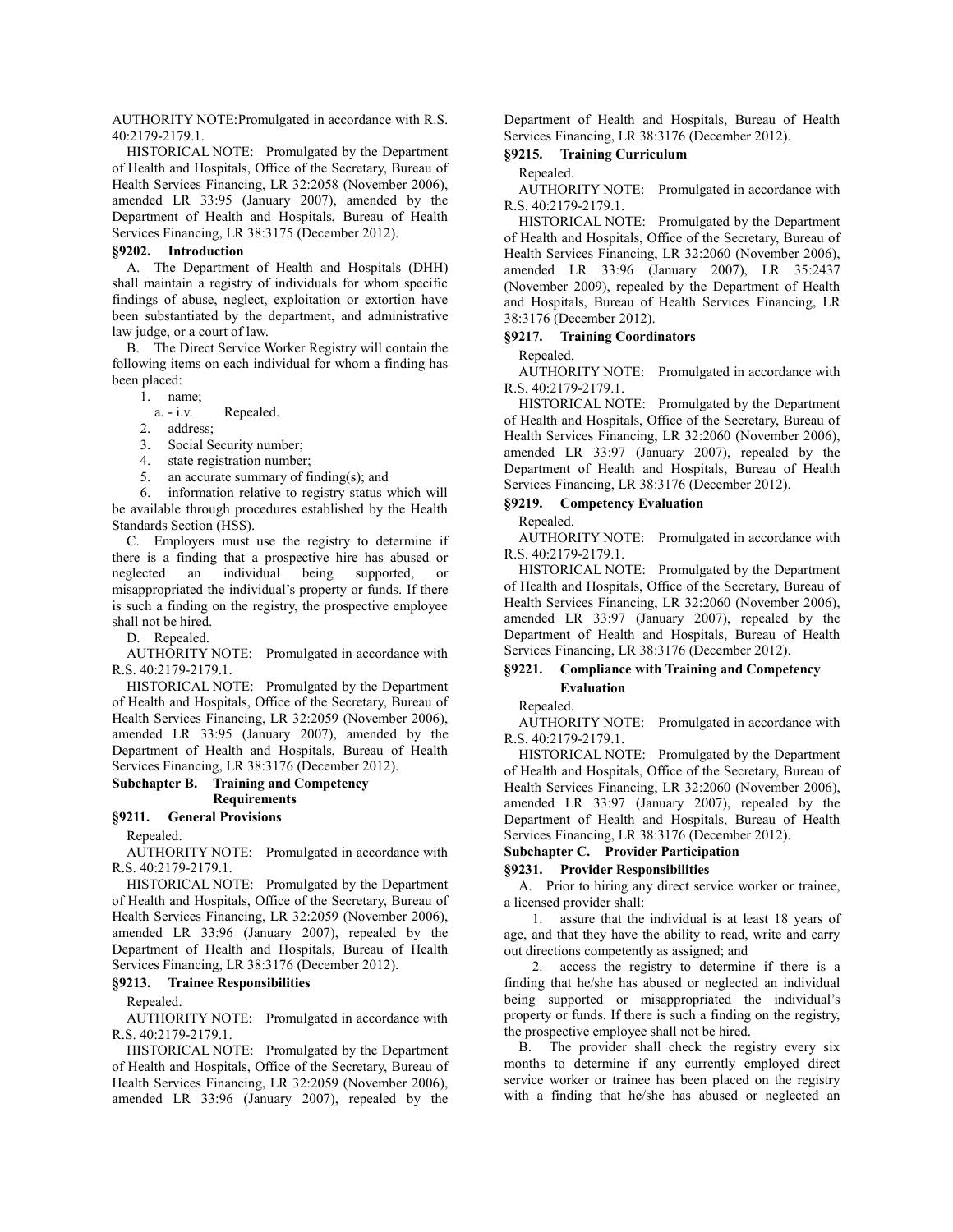individual being supported or misappropriated the individual's property or funds.

1. The provider shall maintain printed confirmation from the registry web site as verification of compliance with this procedure.

C. - E.2. Repealed.

AUTHORITY NOTE: Promulgated in accordance with R.S. 40:2179-2179.1.

HISTORICAL NOTE: Promulgated by the Department of Health and Hospitals, Office of the Secretary, Bureau of Health Services Financing, LR 32:2061 (November 2006), amended LR 33:97 (January 2007),amended by the Department of Health and Hospitals, Bureau of Health Services Financing, LR 38:3176 (December 2012).

# **Subchapter D. Medication Administration and Noncomplex Tasks in Home and Community-Based Settings**

# **§9241. General Provisions**

A. Unless authorized to provide medication administration or non-complex tasks by another state law or regulation, all direct service workers providing medication administration or non-complex tasks shall comply with the provisions of Subchapter D of this Rule.

B. In order to perform any of the authorized procedures specified in this Subchapter, the direct service worker shall not have a finding placed against him/her on the DSW Registry. Any direct service worker who has had a finding placed against him/her on the Direct Service Worker Registry shall not perform any of the authorized procedures specified in this Subchapter.

C. The medication administration and non-complex tasks authorized by this Subchapter may be performed only in home and community-based settings by DSWs who meet the requirements of this Subchapter. The requirements of this Subchapter are in addition to the general training, competency, and provider requirements which generally govern direct service workers.

AUTHORITY NOTE: Promulgated in accordance with R.S. 37:1031-1034.

HISTORICAL NOTE: Promulgated by the Department of Health and Hospitals, Bureau of Health Services Financing, LR 38:3177 (December 2012).

# **§9243. General Requirements for the Performance of Medication Administration and Noncomplex Tasks**

A. A registered nurse shall authorize and monitor medication administration and noncomplex tasks performed by the direct service workers. In order for the RN to authorize these tasks, the direct service worker shall:

1. be employed or contracted by an agency licensed by the Health Standards Section or employed as part of an authorized departmental self-directed program; and

2. attend to an individual who:

a. is receiving home and community-based services;

b. is able to self-direct the services or resides in a residence where there is daily monitoring by a family member or other health care provider;

c. has an approved current plan of care; and

d. receives periodic assessment by a RN based on the person's health status and specified within the plan of care; in no case shall the periodic assessment be less than annually. A comprehensive assessment performed for a client in accordance with policies and procedures established by Medicaid or by a DHH program office may serve as the basis of the RN assessment but may not be used in lieu of the RN assessment.

B. A registered nurse may delegate to a licensed practical nurse components of the training and supervision of the DSW. The decision is based upon assessment of the individual task to be performed. The RN shall retain the responsibility and accountability for all acts of delegation and ensuring authorization and competency validation.

AUTHORITY NOTE:Promulgated in accordance with R.S. 37:1031-1034.

HISTORICAL NOTE: Promulgated by the Department of Health and Hospitals, Bureau of Health Services Financing, LR 38:3177 (December 2012).

# **§9245. Training Requirements for the Performance of Medication Administration and Noncomplex Tasks**

A. Person-Specific Training. Direct service workers shall receive person-specific training from a RN who has assessed the health status of the person and who has determined that the direct service worker can competently perform the tasks in a safe, appropriate manner for this person.

1. The RN's determination of competency shall be certified by the RN in writing, and the written certification shall be maintained in the direct service worker's personnel file. The RN's determination of competency shall not be delegated.

2. This training shall be repeated if the RN does not certify that the direct service worker has demonstrated a sufficient level of competency in the subject matter.

3. Based on the nursing assessment and clinical judgment, the RN shall provide additional person-specific training when the person receiving care has a change in health status or physician orders and yet remains in a stable, predictable condition. The RN may make a determination based upon his/her assessment of the worker's competency that training can be safely performed via telephone contact with the worker. Examples include, but are not limited to:

a. changes in physician orders concerning health care tasks to be performed;

b. changes in physician orders regarding routine medications; or

c. new physician orders for short-term use of medication for a minor acute health condition.

B. Medication Administration Training. Direct service workers shall attain proficiency in the fundamentals of medication administration. Direct Service Staff shall receive 16 hours of medication administration training which has been coordinated and approved by an RN and which shall include the following.

1. Medication Administration Core Curriculum:

a. legal aspects of administering medication;

b. roles and responsibilities of medication administration;

c. medical terminology;

d. classification and identification of drugs;

e. measuring medications;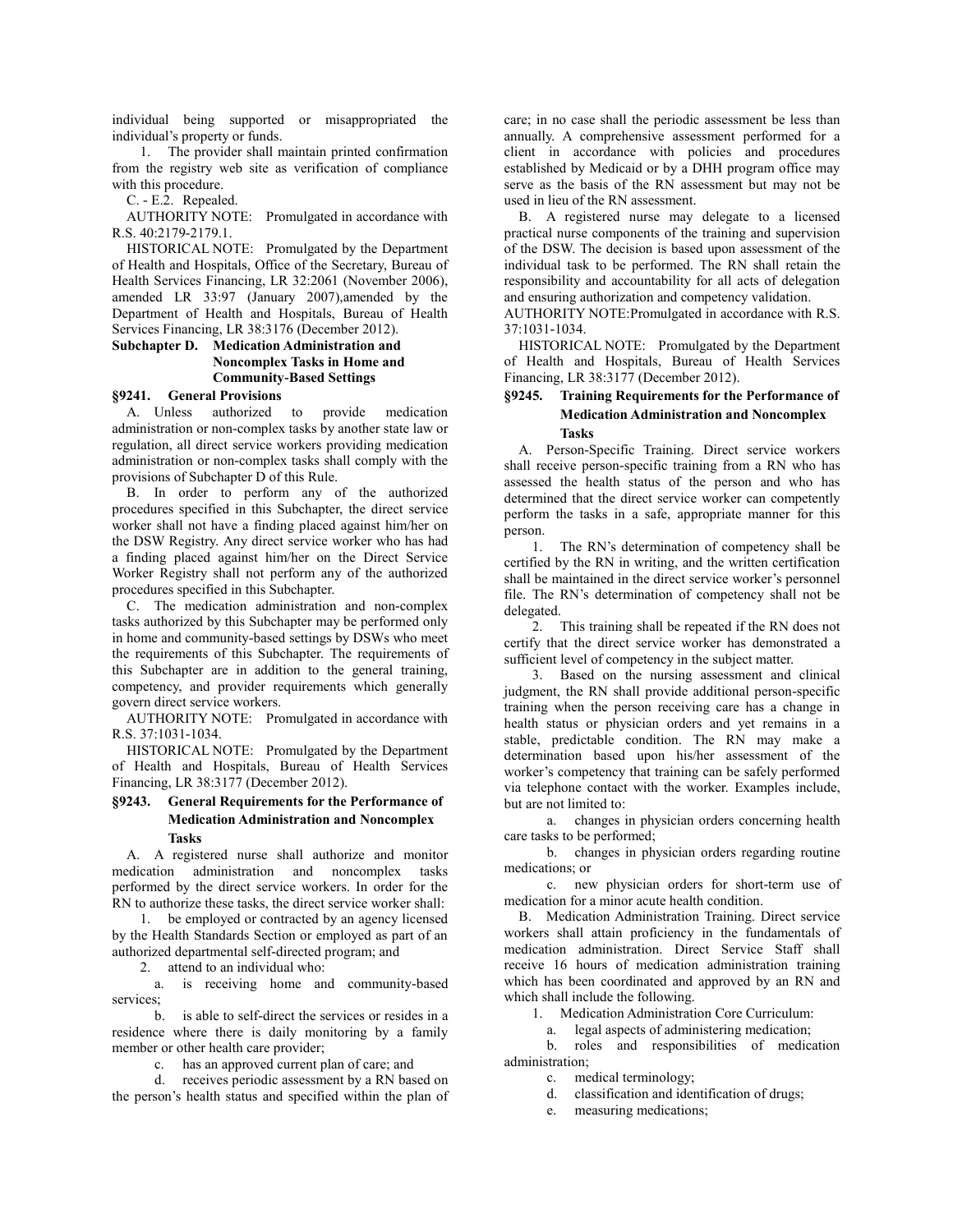- f. effects and side effects;
- g. distribution and routes of medication;
- h. drug interactions;
- i. handling and storage of medicines;

j. six fundamental rights of administering medication:

- i. give the right medication;
- ii. give the right dose;
- iii. give the medication to the right individual;
- iv. give the medication by the right route;
- v. give the medication at the right time; and
- vi. provide the right documentation.

2. Documentation Training. Direct service workers shall attain proficiency in documentation which includes:

- a. the contents of chart or record;
- b. the importance of record keeping;
- c. the rules for charting, including time limits;
- d. documenting vital signs, as applicable;

e. documenting the condition of the person receiving care and significant changes; and

f. the name of medication, dose, route and time of administration.

3. Skill Proficiency Training. Direct service workers shall attain proficiency in the following skill areas, either by physical or verbal demonstration to the RN:

- a. universal precautions and infection control;
- b. vital signs, as applicable:
	- i. counting pulse;
	- ii. counting respirations;
- iii. taking blood pressure; and
- iv. taking oral, rectal, or axillary temperature.

C. A direct service worker who has not completed didactic training and demonstrated competency in accordance with guidelines established and approved by the Department of Health and Hospitals and the Louisiana Board of Nursing shall not be allowed to perform medication administration or any noncomplex tasks covered by this Rule.

D. Any direct service worker currently employed to perform the procedures authorized by this Chapter shall complete the training required by this Subchapter no later than 12 months after promulgation of this Rule.

AUTHORITY NOTE: Promulgated in accordance with R.S. 37:1031-1034.

HISTORICAL NOTE: Promulgated by the Department of Health and Hospitals, Bureau of Health Services Financing, LR 38:3177 (December 2012).

#### **§9247. Annual Competency Evaluation**

A. The direct service worker shall undergo an annual competency evaluation performed by a RN to determine whether he/she is competent to perform the authorized person-specific medication administration and noncomplex tasks safely and appropriately.

B. The RN shall use professional judgment in assessing whether or not the tasks are being performed correctly and safely by the DSW.

AUTHORITY NOTE: Promulgated in accordance with R.S. 37:1031-1034.

HISTORICAL NOTE: Promulgated by the Department of Health and Hospitals, Bureau of Health Services Financing, LR 38:3178 (December 2012).

# **§9249. Authorized Medication Administration and Noncomplex Tasks**

A. Direct service workers who meet the requirements of this Rule, including training and competency assessment, and who are so authorized may perform medication administration and non-complex tasks authorized by this Subchapter. Such a direct service worker may perform the following tasks for a person who is in stable condition only when the tasks may be performed according to exact directions, there is no need to alter the standard procedure, and the results are predictable:

1. administration of oral and topical medication, ointments, suppositories or a pre-measured dosage unit provided by the manufacturer of an oral inhalant aerosol, as ordered by an authorized prescriber;

a. any medication administered by a direct service worker under these provisions shall be in a container which meets acceptable pharmaceutical standards and is marked with:

- i. clear instructions;
- ii. the prescriber's name;
- iii. the prescription number, if any;
- iv. the name of the medication;
- v. the dosage;<br>vi. the route:
- the route:
- vii. the frequency; and
- viii. the time to be administered, if applicable;

2. provision of routine hydration, nutrition or medication by way of an established gastro-tube; and

3. other noncomplex tasks as identified by guidelines established and approved by the Department of Health and Hospitals and the Louisiana Board of Nursing.

AUTHORITY NOTE: Promulgated in accordance with R.S. 37:1031-1034.

HISTORICAL NOTE: Promulgated by the Department of Health and Hospitals, Bureau of Health Services Financing, LR 38:3178 (December 2012).

### **§9251. Direct Service Worker Responsibilities**

A. The responsibilities of the direct service worker include, but are not limited to:

1. following the exact instructions of the RN in the performance of all authorized procedures;

2. notifying the employer or the RN when the health status of the person receiving assistance changes so the RN can reassess to determine whether or not the procedures can still be performed by the direct service worker in a safe manner;

3. notifying the employer or the registered nurse when the prescribed procedures or medications or dosages change so additional person-specific training can be conducted by the RN if applicable; and

4. notifying the employer, the RN, and the person receiving assistance or services if a finding has been placed against him/her on the Direct Service Worker Registry.

AUTHORITY NOTE: Promulgated in accordance with R.S. 37:1031-1034.

HISTORICAL NOTE: Promulgated by the Department of Health and Hospitals, Bureau of Health Services Financing, LR 38:3178 (December 2012).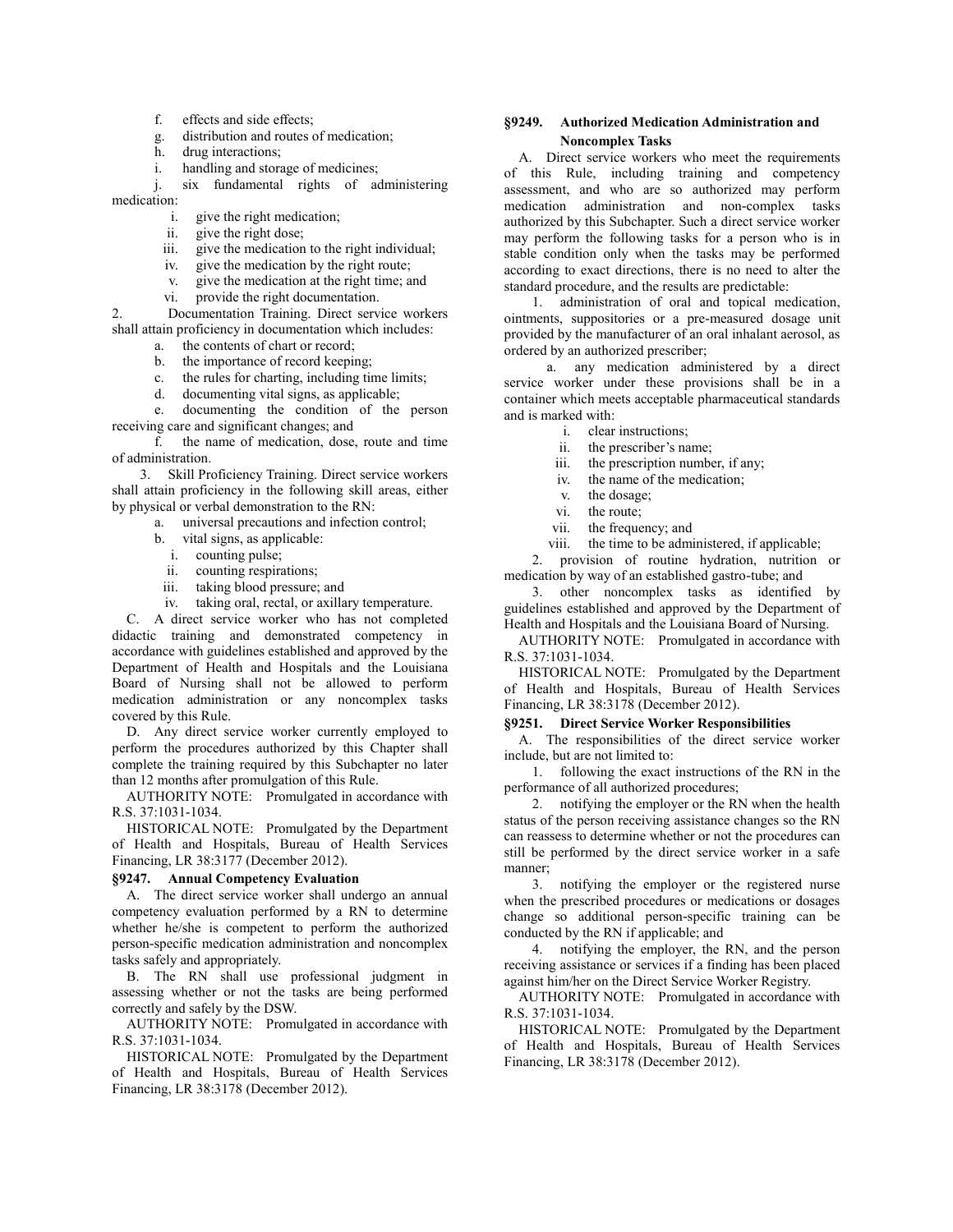#### **§9253. Registered Nurse Responsibilities**

A. The responsibilities of the registered nurse include, but are not limited to:

1. assuring that during person-specific trainings and required evaluations, the direct service worker performs the authorized medication administration and non-complex tasks according to exact directions making certain there is no need to alter the standard procedures and the results are predictable;

2. assuring no direct service worker is authorized to perform medication administration and noncomplex tasks if the health status of the person receiving services is not stable and predictable;

3. assuring that the direct service worker demonstrates a sufficient level of competency in the subject matter as set forth in training;

4. assisting in the development of the plan of care for the person receiving assistance or services;

5. assisting the person's planning team to determine the frequency needed for RN assessments of the health status of the person receiving assistance or services;

6. at least annually, completing the competency evaluation of the direct service worker; and

7. completing and submitting the required documentation to the licensed agency employing the direct service worker.

AUTHORITY NOTE: Promulgated in accordance with R.S. 37:1031-1034.

HISTORICAL NOTE: Promulgated by the Department of Health and Hospitals, Bureau of Health Services Financing, LR 38:3178 (December 2012).

#### **§9255. Employer Responsibilities**

A. The responsibilities of the employer employing the direct service worker include, but are not limited to:

1. assuring that only direct service workers authorized under these provisions, or other provisions authorized through state laws or regulations, perform medication administration and noncomplex tasks;

2. assuring that the direct service worker performs the authorized procedures as trained by the RN and written in the plan of care;

3. maintaining all of the required documentation in the agency's permanent files;

4. assuring that the registered nurse assesses the health status of the person receiving assistance at least annually, or if required, more frequently as determined by the assessment of the RN and as specified in the plan of care;

5. assuring that the direct service worker received the required training and annual competency evaluation;

6. assuring that the direct service worker does not have a finding placed against him/her on the DSW Registry;

7. assuring that no direct service worker whose authorization has terminated continues to perform the procedures that had been previously authorized;

8. notifying the RN of any changes in the health status of the person receiving services or any concerns regarding the ability of the direct service worker to continue to perform the authorized procedures safely;

9. cooperating with the Health Standards Section during any monitoring of these provisions including, but not limited to:

a. providing access to required documentation; and

b. providing access to the direct service worker and supervisory staff; and

10. assisting the Health Standards Section with obtaining access to persons receiving assistance and their guardians.

B. The employer shall maintain the following documentation within its permanent files:

1. documentation by the RN to show that the person is able to self-direct the services or resides in a residence where there is daily monitoring by a family member, a direct service worker, or other health care provider;

2. a current plan of care for the person receiving services;

3. copies of the RN assessments of the person's health status;

4. documentation that the direct service worker does not have a finding placed against him/her on the DSW Registry;

5. documentation that the direct service worker has met the training requirements, including the additional person-specific training required when tasks or medications or dosages change, as determined by the RN;

6. documentation that the direct service worker has met the medication administration training requirements, including documentation that the RN conducting the training has assessed the proficiency and determined that the direct service worker exhibits sufficient proficiency to be able to administer medications safely and/or to perform non-complex tasks safely;

7. a statement signed by the RN who conducted the annual competency evaluation specifying when it was conducted and what tasks the direct service worker is authorized to perform; and

8. if applicable, a statement regarding termination of authorization with the date that authorization was terminated and the reason for termination. If the termination is due to a RN assessment of the health status of the person receiving assistance or the competency of the direct service worker, the statement shall be written and signed by the RN.

AUTHORITY NOTE: Promulgated in accordance with R.S. 37:1031-1034.

HISTORICAL NOTE: Promulgated by the Department of Health and Hospitals, Bureau of Health Services Financing, LR 38:3179 (December 2012).

#### **§9257. Liability**

A. Any registered nurse who has properly trained and documented that a direct service worker is competent to perform the prescribed tasks shall not be liable for any civil damages as a result of any act or omission of the direct service worker.

B. Any physician licensed to practice medicine by the Louisiana State Board of Medical Examiners, whether or not the physician developed the person's plan of care, including but not limited to the prescribed medical regime, who is rendering professional medical care services shall not be liable for any civil damages as a result of any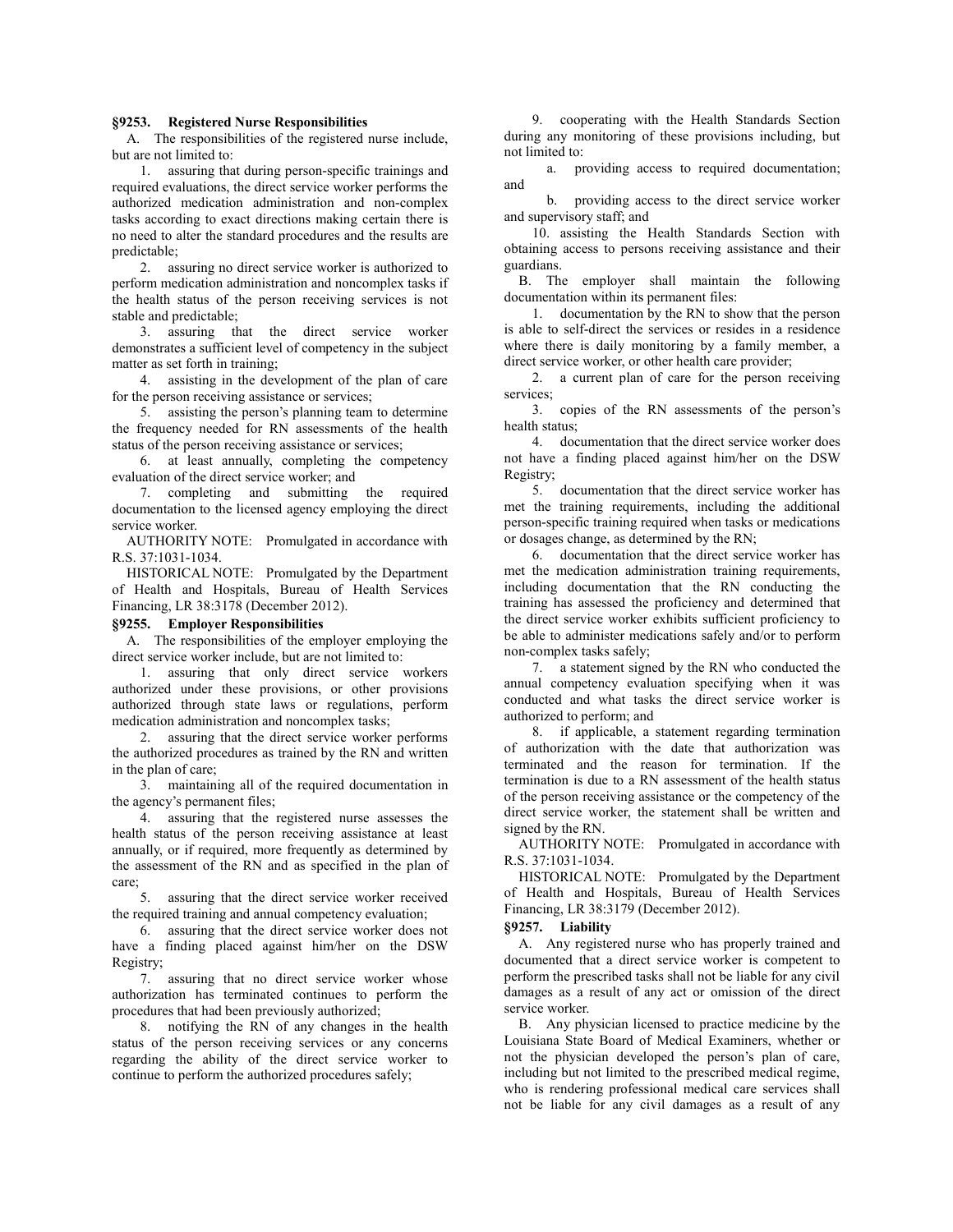negligent or intentional act or omission of the direct service worker or licensed agency.

C. Not withstanding any other provision of law, licensed agencies that employ direct service workers shall be liable for acts or omissions of the direct service worker.

AUTHORITY NOTE: Promulgated in accordance with R.S. 37:1031-1034.

HISTORICAL NOTE: Promulgated by the Department of Health and Hospitals, Bureau of Health Services Financing, LR 38:3179 (December 2012).

# **§9259. Termination of Authorization to Perform Services**

A. Authorization for a direct service worker to perform medication administration and noncomplex tasks shall terminate for any of the following reasons.

1. The condition of the person for whom the direct service worker is performing the tasks has become unstable.

2. A registered nurse certifies that the direct service worker can no longer perform the prescribed tasks safely.

 3. The direct service worker has a finding placed against him/her on the DSW Registry.

4. The direct service worker failed to comply with any provision of the enabling statute.

5. Additional person-specific training by a RN was not completed after the tasks to be performed or the types of medications to be administered changed.

6. The annual competency evaluation was not completed.

7. The person receiving assistance or their guardian has requested that the direct service worker no longer be authorized to administer or perform the authorized procedures for the person.

AUTHORITY NOTE: Promulgated in accordance with R.S. 37:1031-1034.

HISTORICAL NOTE: Promulgated by the Department of Health and Hospitals, Bureau of Health Services Financing, LR 38:3179 (December 2012).

# **§9261. Violations and Noncompliance**

A. The Health Standards Section is responsible for investigation of complaints and noncompliance with these provisions.

B. If a direct service worker is found to be administering medication or performing noncomplex tasks in a manner not consistent with these provisions or other state regulations, the HSS shall require that the direct service worker immediately cease performing such procedures.

C. If the professional performance of a registered nurse or a licensed practical nurse is found to be questionable by the Health Standards Section, a referral shall be made to the respective professional licensing board for review and consideration.

AUTHORITY NOTE: Promulgated in accordance with R.S. 37:1031-1034.

HISTORICAL NOTE: Promulgated by the Department of Health and Hospitals, Bureau of Health Services Financing, LR 38:3180 (December 2012).

# **Subchapter E. Violations**

**§9271. Disqualification of Training Programs** Repealed.

AUTHORITY NOTE: Promulgated in accordance with R.S. 40:2179-2179.1.

HISTORICAL NOTE: Promulgated by the Department of Health and Hospitals, Office of the Secretary, Bureau of Health Services Financing, LR 32:2061 (November 2006), amended LR 33:98 (January 2007), repealed by the Department of Health and Hospitals, Bureau of Health Services Financing, LR 38:3180 (December 2012).

# **§9273. Allegations of Direct Service Worker Wrong-**

# **Doing**

A. The department, through the Division of Administrative Law, or its successor, has provided for a process of the review and investigation of all allegations of wrong-doing by direct service workers. Direct service workers and trainees must not:

 $1. - 2.$  ...

AUTHORITY NOTE: Promulgated in accordance with R.S. 40:2179-2179.1.

HISTORICAL NOTE: Promulgated by the Department of Health and Hospitals, Office of the Secretary, Bureau of Health Services Financing, LR 32:2061 (November 2006), amended LR 33:98 (January 2007), amended by the Department of Health and Hospitals, Bureau of Health Services Financing, LR 38:3180 (December 2012).

### **§9277. Informal Dispute Resolution**

A. When a direct service worker feels that he/she has been wrongly accused, the following procedure should be followed:

1. The direct service worker may request an informal dispute resolution (IDR) within 15 calendar days of the receipt of the department's notice of violation. The request for an IDR must be made to the department in writing.

 $2. - 4e.$ 

AUTHORITY NOTE: Promulgated in accordance with R.S. 40:2179-2179.1.

HISTORICAL NOTE: Promulgated by the Department of Health and Hospitals, Office of the Secretary, Bureau of Health Services Financing, LR 32:2061 (November 2006), amended LR 33:98 (January 2007), amended by the Department of Health and Hospitals, Bureau of Health Services Financing, LR 38:3180 (December 2012).

# **Subchapter F. Administrative Hearings**

**§9285. General Provisions**

A. ...

1. The request for an administrative hearing must be made in writing to the Division of Administrative Law, or its successor.

 $2.$ 

3. Unless a timely and proper request is received by the Division of Administrative Law or its successor, the findings of the department shall be considered a final and binding administrative determination.

a.

B. When an administrative hearing is scheduled, the Division of Administrative Law, or its successor, shall notify the direct service worker, his/her representative and the agency representative in writing.

 $1. - 1.c.$ 

C. The administrative hearing shall be conducted by an administrative law judge from the Division of